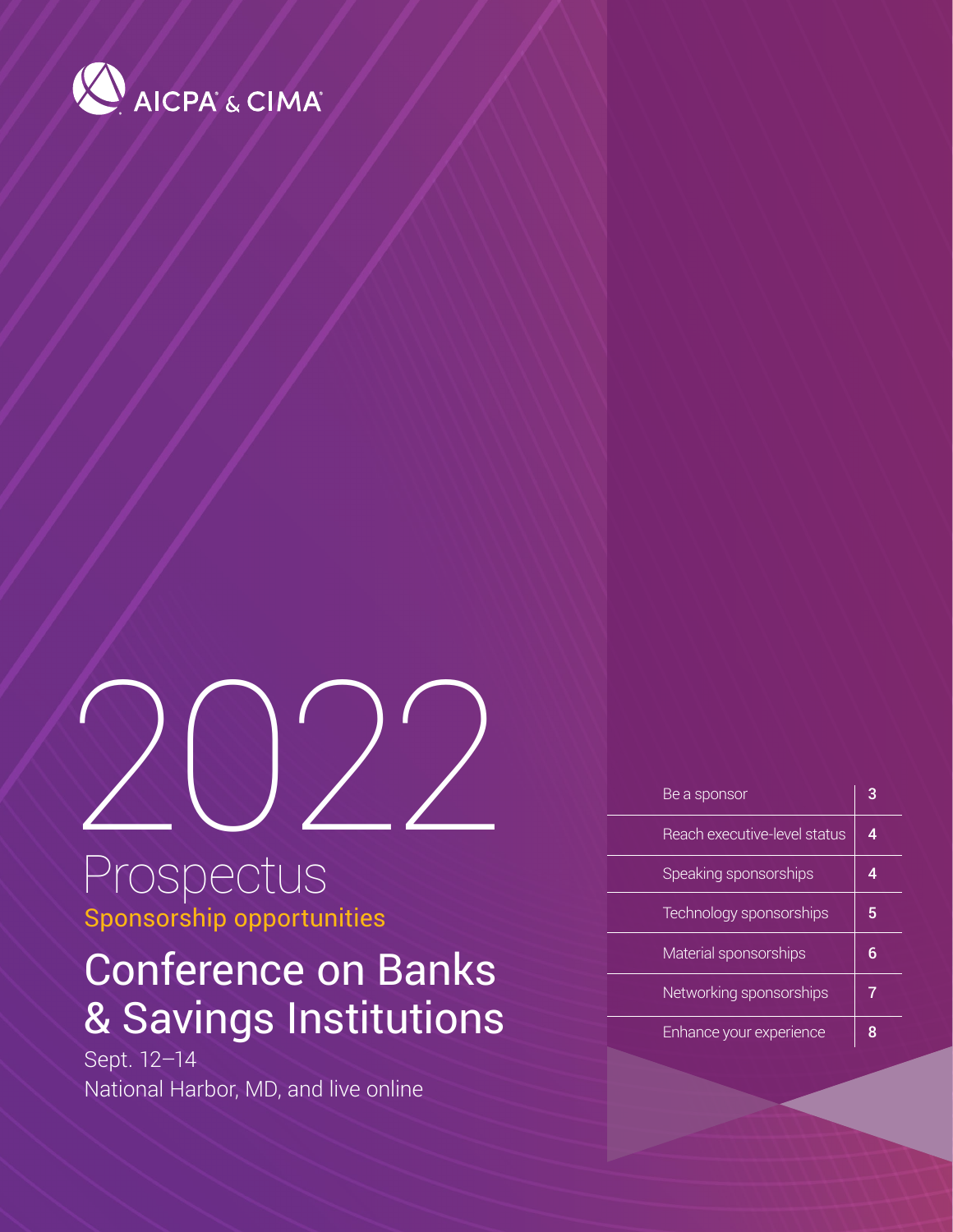## Conference on Banks & Savings Institutions

The AICPA & CIMA Conference on Banks and Savings Institutions is the must-attend event for accounting and auditing professionals working in all segments of the banking industry. Attendees will be exposed to all the emerging auditing, accounting and regulatory developments that are critical to doing business daily.

The three-day conference brings together leading industry experts, regulators and peers for in-depth coverage on all aspects of auditing, accounting and tax issues within the banking industry. The conference features specialized tracks for all banks, community banks and large banks, as well as the Advanced Accounting Textbook Series.



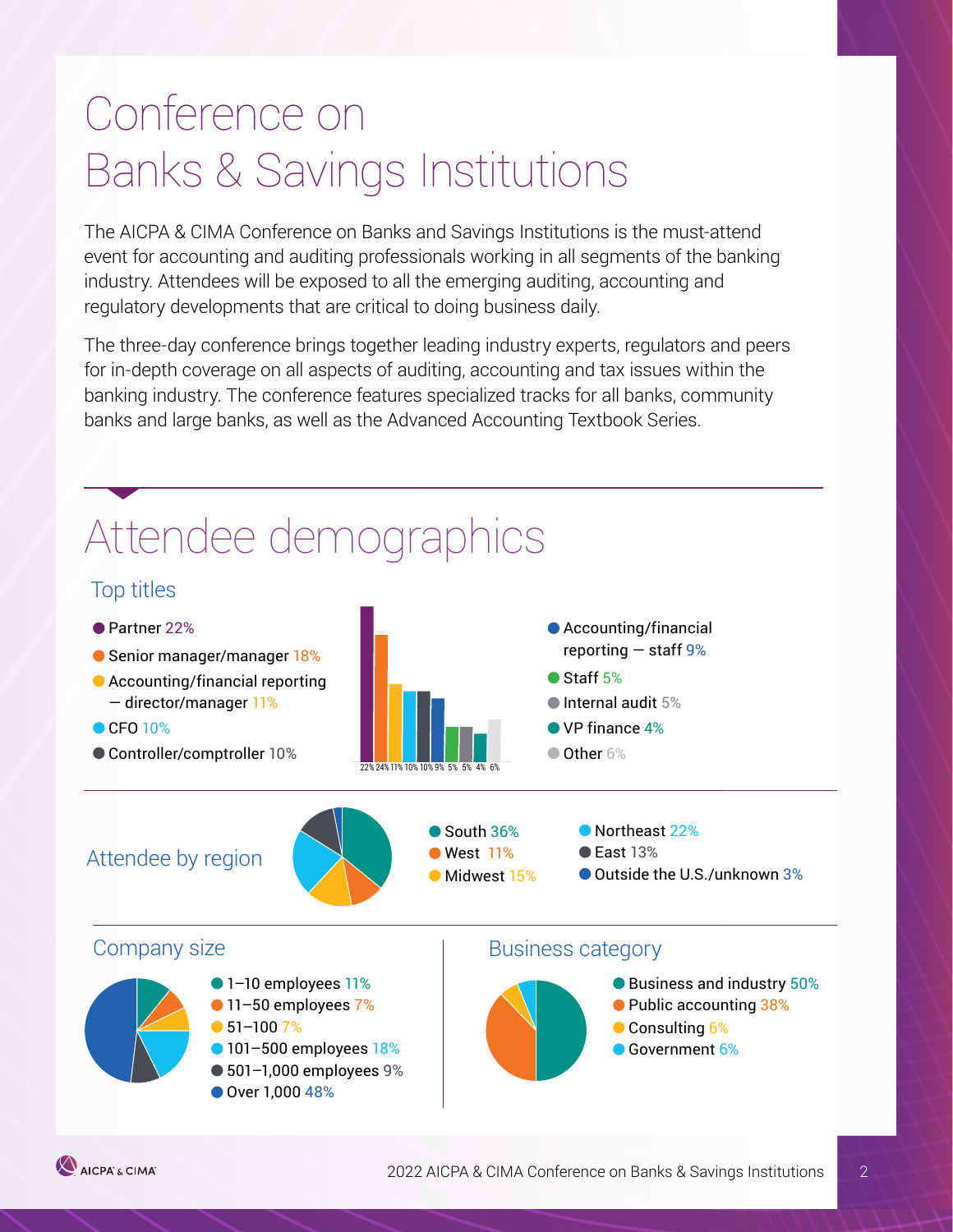# <span id="page-2-0"></span>Reimagine leadership

## Be a sponsor

Strategically build your custom sponsorship package from our à la carte offerings!

### Sponsor benefits

- On-site and virtual listing
- Logo on intermission slides played between sessions on-site and online
- Sponsor recognition on-site and online
- Company profile on mobile app with link to company website
- Company listing on AICPAConferences.com Sponsor Directory
- Pre- and post-conference attendee list with USPS mailing addresses *(no email addresses)* for one-time use
- Access to promotional marketing code offering a \$100 discount off registration for your clients and prospects
- Invitation to attend all public food and beverage functions and online activities with attendees
- Option to purchase additional discounted CPE badges

#### On-site tabletop booth: Virtual listing

- One (1) lead retrieval license
- Two (2) CPE badges
- One (1) 6-foot skirted table
- Two (2) chairs
- One (1) wastebasket

- Company description
- Logo
- Link to website
- Contact information

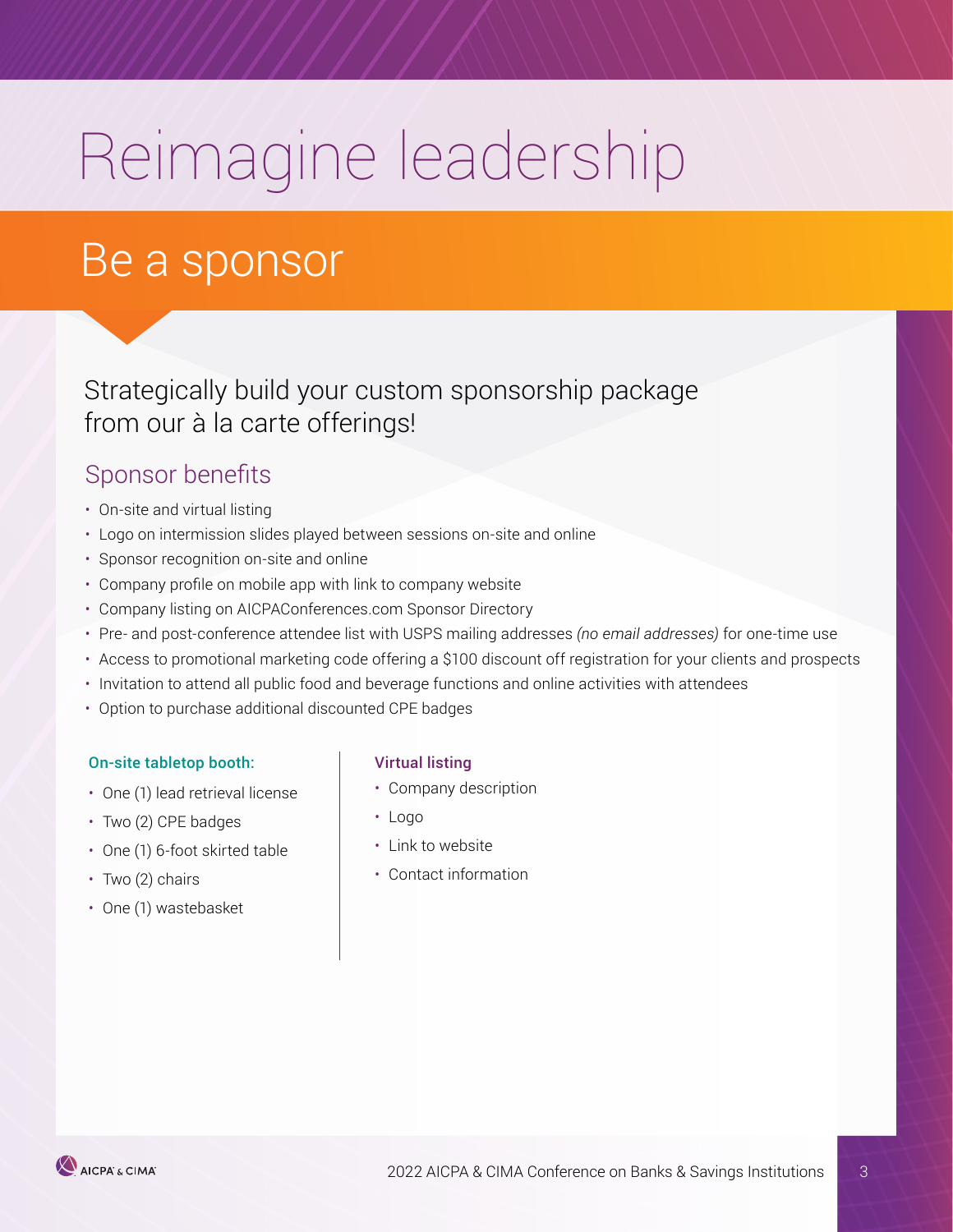# <span id="page-3-0"></span>Reach executive-level status

Easily become an executive-level sponsor based on your total spend and earn exclusive brand-building perks!

Diamond starting at \$30,000

Platinum starting at \$25,000

Gold starting at \$20,000

Silver starting at \$18,000

#### Executive-level sponsor benefits

- All sponsor benefits
- ▶ Option to purchase solution session speaking opportunity
- Sponsor ad in intermission slides
- Scavenger hunt participation
- ▶ One (1) on-site Expo-only badge
- ▶ Additional CPE badges (3 diamond and platinum, 2 gold, 1 silver)

## Speaking sponsorship

## \$ 18,000 Solution session

#### Present an educational topic in your area of expertise.

- 50-minute live speaking opportunity worth 1 CPE credit
- Featured on main agenda reaching attendees on-site and online
- Session attendee contact information (*includes email addresses*)
- Session listed on main agenda on website, AICPAConferences.com and mobile app
- Session recording available on AICPAConferences.com *Archives page*  for one year post-event
- Two (2) CPE badges
- One (1) CPE speaker registration
- *• Session title, speaker and content subject to committee pre-approval*
- *• Executive-level sponsors only*

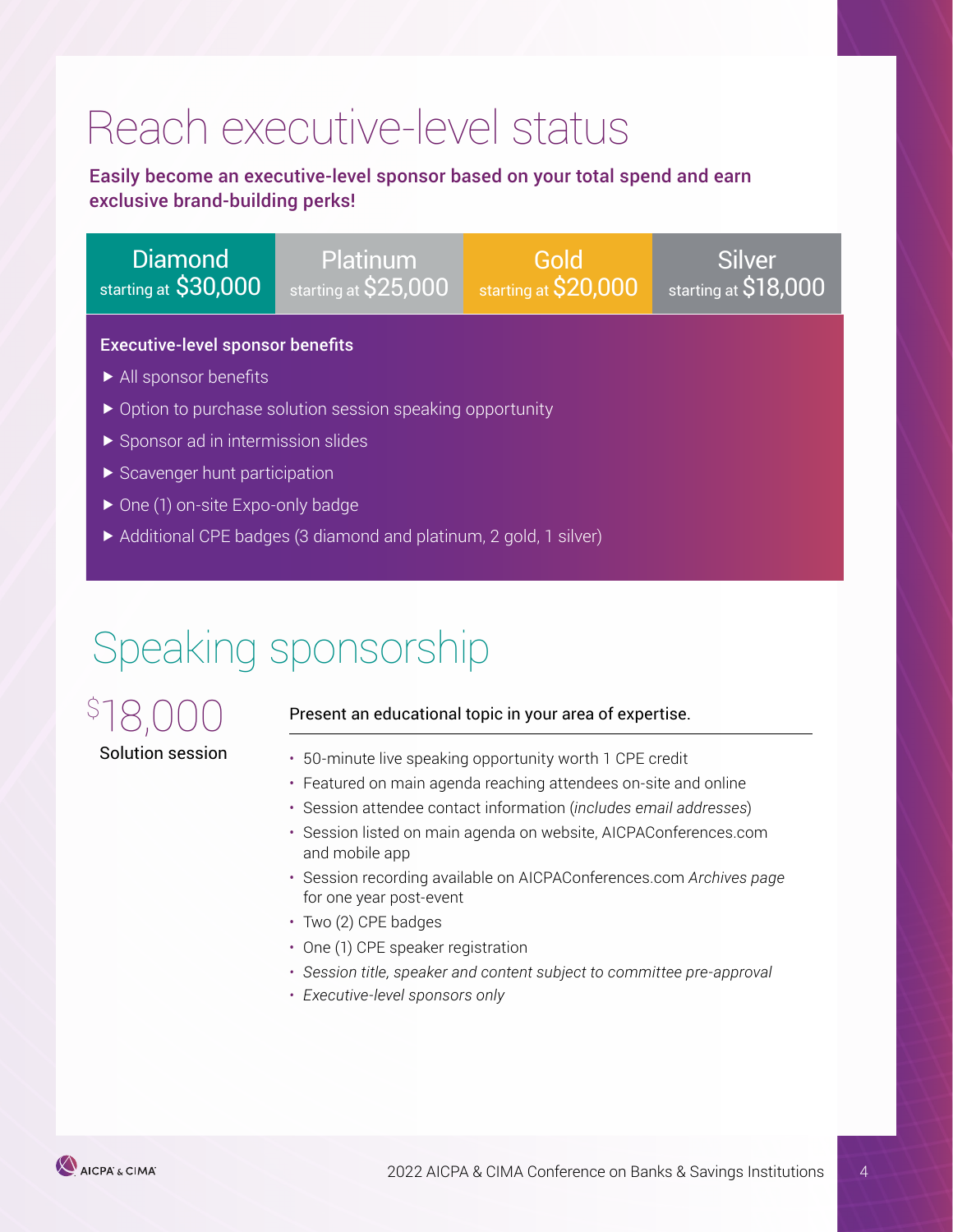# <span id="page-4-0"></span>Technology sponsorships

| Virtual streaming        | Gain maximum exposure with a comprehensive<br>digital marketing bundle.                                                                                                                                                                                                                                                                                                                                 |  |  |
|--------------------------|---------------------------------------------------------------------------------------------------------------------------------------------------------------------------------------------------------------------------------------------------------------------------------------------------------------------------------------------------------------------------------------------------------|--|--|
|                          | • One (1) 45-second commercial streamed on-site and online before<br>one (1) keynote<br>• Banner ad with hyperlink on AICPAConferences.com digital lobby<br>• Dedicated tab with hyperlink on AICPAConferences.com navigation bar<br>• Logo with hyperlink in pre-event access email to all attendees<br>· Two (2) CPE badges<br>• Commercial session selection is subject to availability and approval |  |  |
|                          | Gain digital recognition for helping on-site attendees stay connected.                                                                                                                                                                                                                                                                                                                                  |  |  |
| Wi-Fi                    | • Logo on back of each attendee badge with Wi-Fi information<br>• Customized Wi-Fi password (subject to hotel guidelines)<br>• Logo listed in mobile app with Wi-Fi information<br>· Two (2) CPE badges                                                                                                                                                                                                 |  |  |
| <b>Closed captioning</b> | Maximize your brand with this multi-channel package providing<br>visibility in all online sessions.                                                                                                                                                                                                                                                                                                     |  |  |
|                          | • Sponsor recognition in text closed captioning message before every<br>online session<br>• One (1) 30-second commercial play per day streamed on-site and online<br>• Logo with hyperlink on AICPAConferences.com digital lobby<br>• Logo with hyperlink in pre-event access email to attendees<br>· Two (2) CPE badges<br>• Commercial session selection is subject to availability and approval      |  |  |
| Mobile app               | Increase your visibility pre-event with the launch of the app<br>and post-event with year-long access.<br>• Logo on app splash screen                                                                                                                                                                                                                                                                   |  |  |
|                          | • Logo in pre-event app download instruction email to all attendees<br>• Rotating banner ad<br>· Two (2) CPE badges                                                                                                                                                                                                                                                                                     |  |  |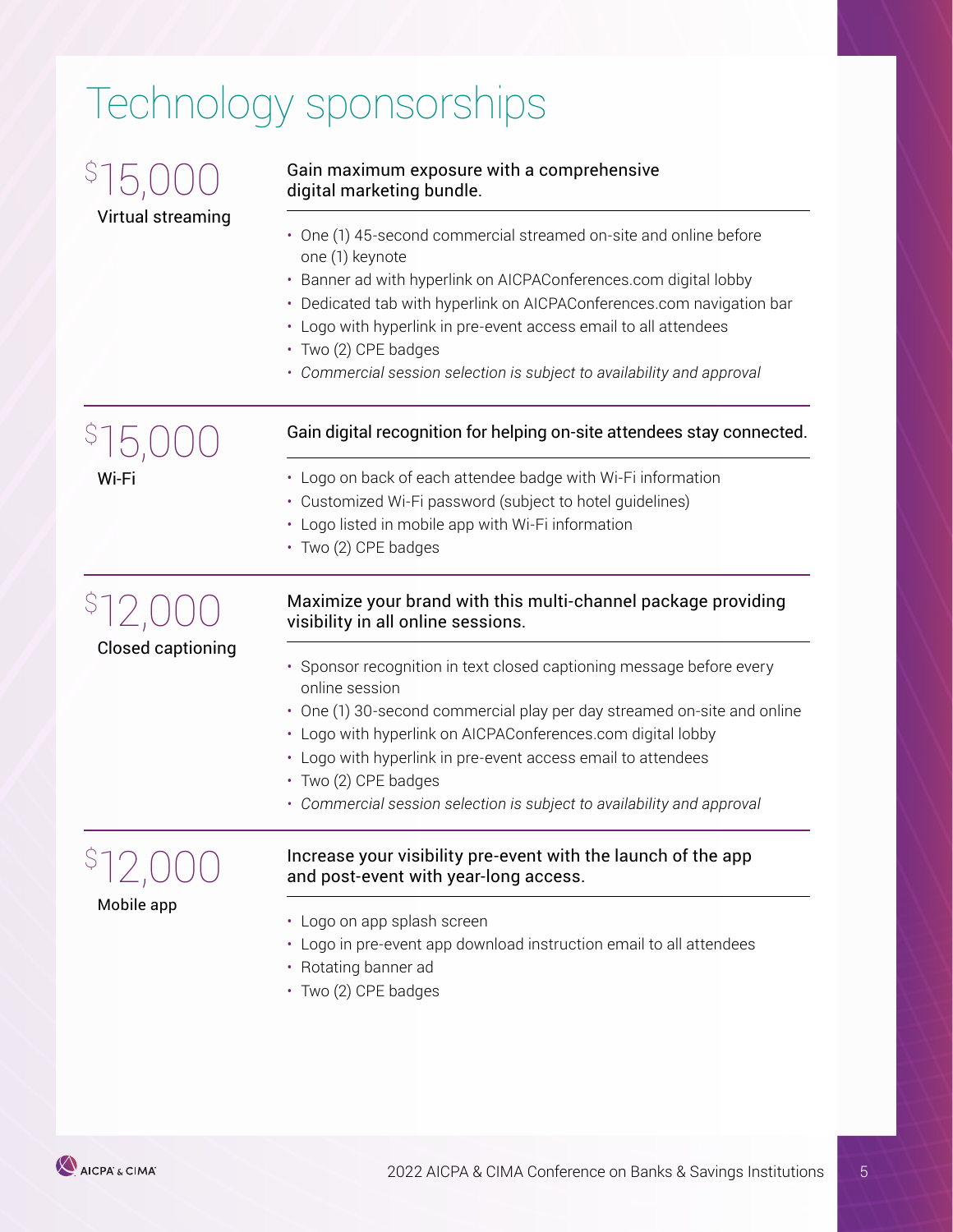# Technology sponsorships

|                 | Stand out to prospective clients as attendees re-visit<br>their favorite sessions.                                                                                                                                                                                                     |
|-----------------|----------------------------------------------------------------------------------------------------------------------------------------------------------------------------------------------------------------------------------------------------------------------------------------|
| Archives        | • Logo with hyperlink in pre-event access email to attendees<br>• Logo with hyperlink in post-event archive email to attendees<br>• Banner ad with hyperlink on AICPAConferences.com Archives page<br>· Two (2) CPE badges                                                             |
|                 | Reach attendees each time they reference event materials.                                                                                                                                                                                                                              |
| Handouts        | • Logo with hyperlink in pre-event access email to attendees<br>• Banner ad with hyperlink on AICPAConferences.com Handouts page<br>· Two (2) CPE badges                                                                                                                               |
|                 | Increase exposure to online customers and prospects<br>through music.                                                                                                                                                                                                                  |
| Music           | • Sponsor recognition in text welcome window of each online session<br>• Dedicated music sponsor slide displayed before all sessions<br>• Logo with hyperlink in pre-event access email to attendees<br>• Playlist will be available for attendees to download<br>· Two (2) CPE badges |
|                 | Material sponsorships                                                                                                                                                                                                                                                                  |
| Lanyard         | Promote your brand throughout the entire event with one of the<br>most popular on-site sponsorships.                                                                                                                                                                                   |
|                 | • Logo displayed on AICPA-provided lanyards<br>• Two (2) CPE badges                                                                                                                                                                                                                    |
| Notepad and pen | Maximize exposure on-site with this attendee favorite.                                                                                                                                                                                                                                 |
|                 | Logo on notepad and pen to be placed in general session room<br>Recognition on on-site signage<br>· Two (2) CPE badges                                                                                                                                                                 |
|                 | Place your brand directly in the hands of on-site attendees.                                                                                                                                                                                                                           |
|                 | • Logo on hand sanitizer stations placed throughout the conference                                                                                                                                                                                                                     |

- Hand sanitizer
- Logo on hand sanitizer stations placed throughout the conference center and exhibit hall

stations

- Up to three (3) branded exposure points with sponsorship recognition
- Two (2) CPE badges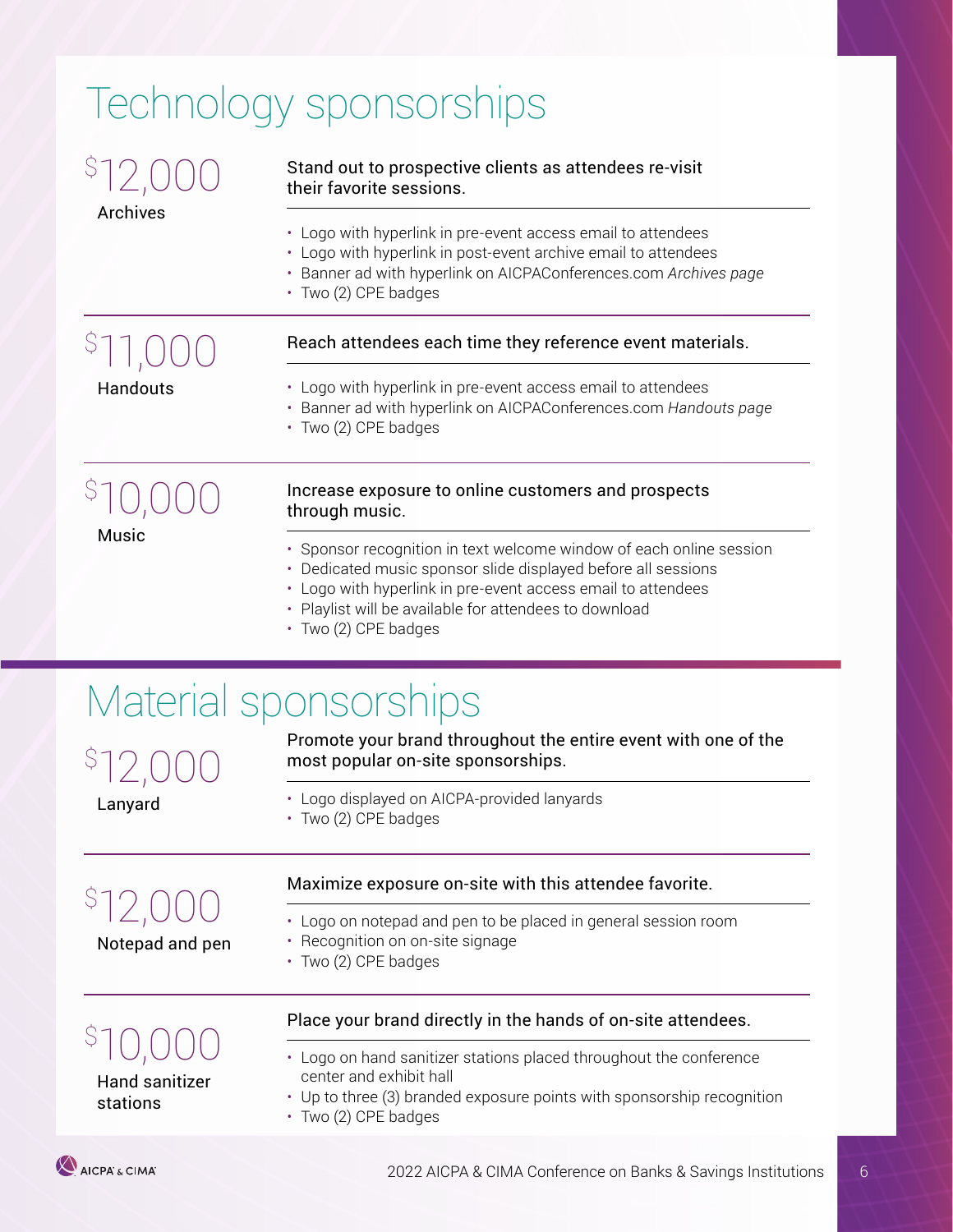# <span id="page-6-0"></span>Networking sponsorships

| Lunch          | Gain exposure while on-site attendees network over lunch.                                                                                                                                                                                                                                              |  |
|----------------|--------------------------------------------------------------------------------------------------------------------------------------------------------------------------------------------------------------------------------------------------------------------------------------------------------|--|
|                | · Sponsor recognition throughout lunch<br>• Logo in agenda in mobile app<br>• Mobile app push notification promoting sponsorship<br>· Two (2) CPE badges                                                                                                                                               |  |
|                | Receive prominent recognition as attendees and exhibitors mingle<br>throughout the on-site exhibit hall.                                                                                                                                                                                               |  |
| Reception      | · Priority bar placement near on-site exhibit booth (when available)<br>• Sponsor recognition throughout reception<br>• Logo printed on napkins placed on food and beverage stations<br>· Logo in agenda on mobile app<br>• Mobile app push notification promoting sponsorship<br>· Two (2) CPE badges |  |
| All-day coffee | Build brand recognition as on-site attendees grab a beverage<br>between sessions.                                                                                                                                                                                                                      |  |
|                | · Sponsor recognition on each beverage station<br>• Logo printed on coffee sleeves placed on each station<br>• Logo in agenda on mobile app<br>• Placement near exhibit booth (when available)<br>· Two (2) CPE badges                                                                                 |  |
| <b>Break</b>   | Stay top of mind by keeping on-site attendees refueled<br>and refreshed.                                                                                                                                                                                                                               |  |
|                | Themed food station (ice cream, popcorn, assorted cookies, trail mix, etc.)<br>• Sponsorship recognition on each station<br>• Logo in agenda on mobile app<br>· Placement near exhibit booth (when available)<br>· Two (2) CPE badges                                                                  |  |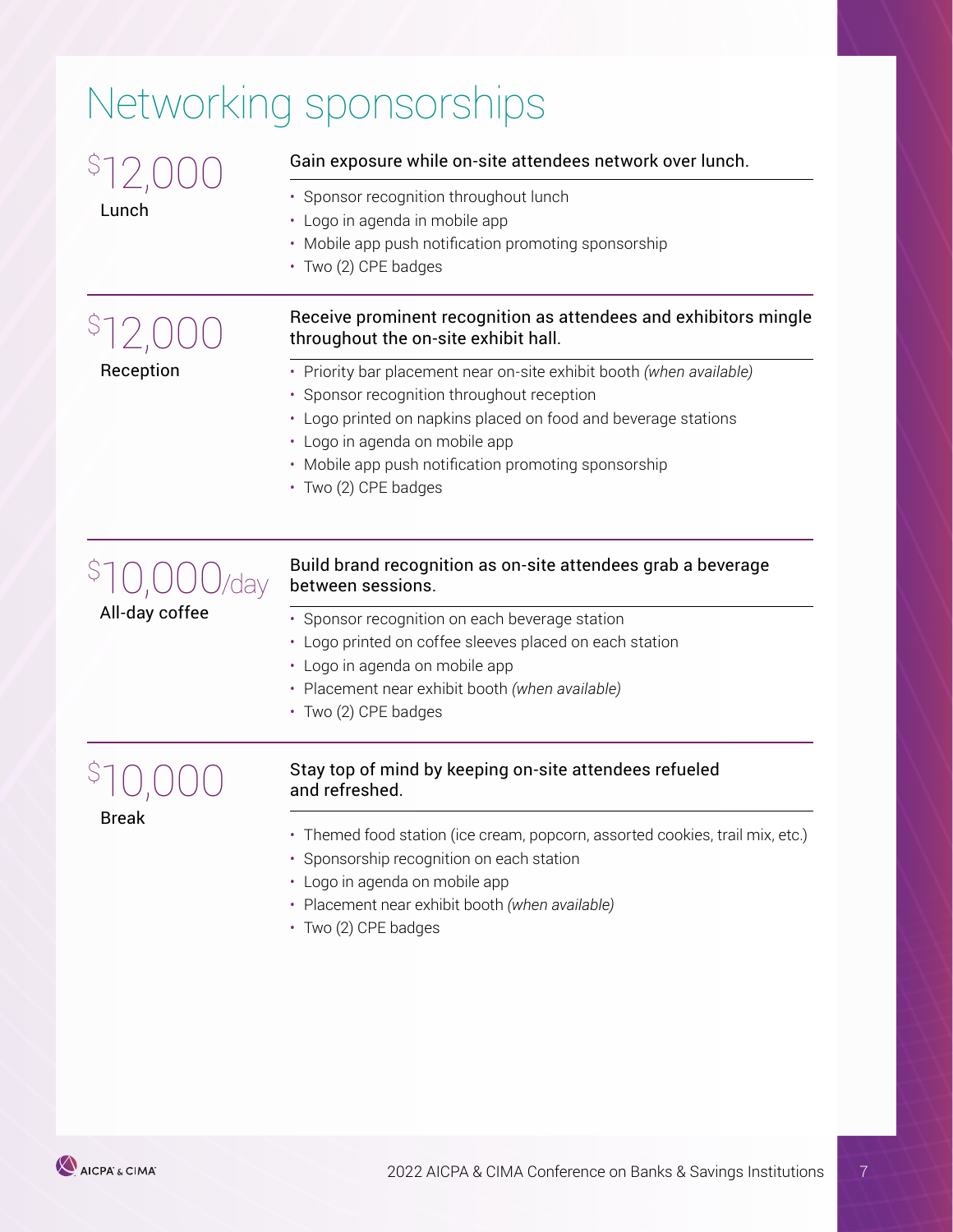# Enhance your experience

## Sponsorship add-on:

 $\varsigma$ 3,000 Commerical package

300 Scavenger hunt participant

 $\varsigma$ 

#### Deliver your targeted message to a captive audience.

- One (1) 30-second commercial play before one (1) session streamed on-site and online (excludes keynotes)
- Commercial visible by all attendees via *Archives page*  (added 4–6 weeks post-event)
- *• Commercial session selection is subject to availability and approval*

#### Attract attendees to your on-site booth with this fun and engaging game.

- Attendees earn points by visiting participating exhibitors for a chance to win prizes
- Participant supplies prize of \$100 minimum value
- Recognition on on-site signage and virtual platform